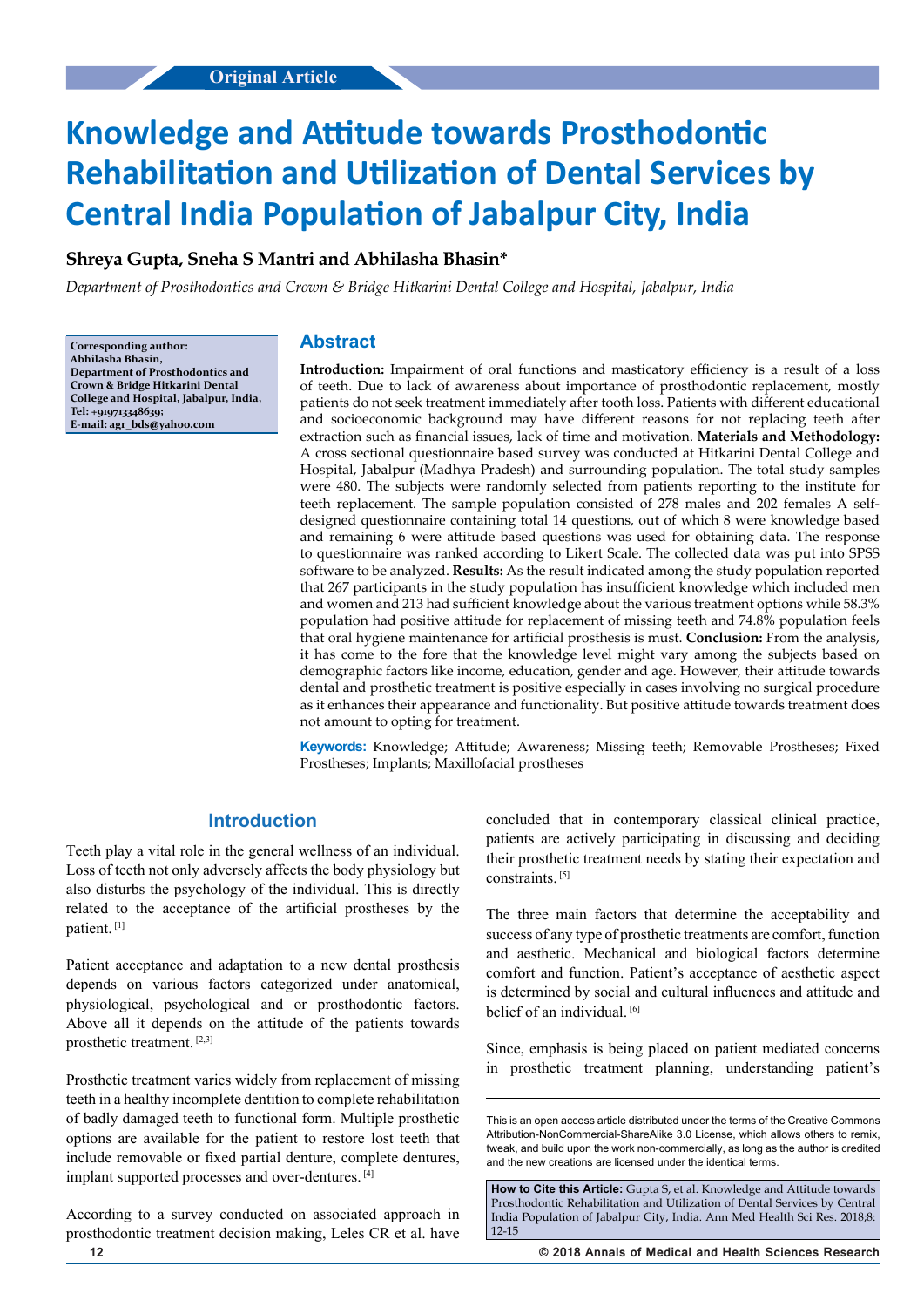knowledge, attitude towards prosthetic replacement prior to receiving treatment is the necessity. [7,8] This could be a prospective tool in predicting satisfaction with new prosthesis given. [9]

Decision on getting dental prosthetic treatment done has also been linked to demographic characteristics such as gender, age, education, economic condition and interest. [10]

Yusuf and Fakiha had evaluated the awareness and attitudes of patients towards prosthetic rehabilitation of missing teeth at the university dental Hospital, Riyadh, Kingdom of Saudi Arab. They concluded that 53.1% of the population surveyed did not get their teeth replaced. They have emphasized on the need of motivation and education of patients leading them to make the decision favourably.<sup>[11]</sup>

Shigli K, have surveyed the attitude towards replacement of teeth among patient at Institutes of Dental sciences, Belgaum, India and concluded that majority of study subjects were only aware of mastication function performed by teeth. Most of the studies on knowledge and attitude of patients towards replacement of teeth in India are based on geographic locations and cannot be generalized. [8]

Therefore, the purpose of the study was to survey knowledge and attitude towards prosthodontics rehabilitation and utilization of dental services by patients who reported to Hitkarini Dental College Hospital located in Central India of the state Madhya Pradesh.

#### **Materials and Methods**

This study was a cross sectional questionnaire based survey conducted at Hitkarini Dental College and Hospital, Jabalpur (HDCH), Madhya Pradesh. The total study samples were 480(n=480). The subjects were randomly selected from patients reporting to the institute for replacement of missing teeth from month of January 2017 to March 2017. A self-designed questionnaire containing total 14 questions, out of which 8 were knowledge based and remaining 6 were attitude based questions was used for data collection [Table 1]. Socio-demographic details of the subjects were also recorded in the questionnaire. Informed consent was taken from every person participating in the survey. Data analysis was done using SPSS software after ranking the response from the questionnaire using Likert's scale.

#### **Table 1: Questionnaire used in the survey.**

- 1 Replacement of missing teeth is important for?
- 2 Preferred mode of replacement of missing teeth?
- 3 Do you know that there is a dental college in your city (Hitarkarini Dental College/Hospital)?
- 4 Do you know about ear prosthesis?
- 5 Do you know about eye prosthesis?
- 6 Do you know about finger prosthesis?
- 7 Do you know about limb prosthesis?
- 8 Do you know about facial prosthesis?
- 9 Do you feel that there is need for replacing missing teeth?
- 10 Do you feel removable is better mode of replacement of missing teeth?
- 11 Do you think fixed is a better mode of replacement of missing teeth?
- 12 Do you think implant is a better mode of replacement of missing teeth?
- 13 Do you think missing body parts should be replaced?
- 14 Do you think oral hygiene maintenance for prosthesis is must like natural teeth?

# **Results** The study population consisted of 57.97% males and 42.1%

females. General characteristics of the study group are shown

| in Table 2.                                          |                    |     |            |
|------------------------------------------------------|--------------------|-----|------------|
| Table 2: General characteristics of the study group. |                    |     |            |
| <b>Characteristics</b>                               | Category           | η   | Percentage |
| Gender                                               | Male               | 278 | 57.9       |
|                                                      | Female             | 202 | 42.1       |
| Age                                                  | $18-30$ years      | 53. | 11.04      |
|                                                      | 31-40 Years        | 143 | 29.79      |
|                                                      | 41-50 Yrs          | 205 | 42.71      |
|                                                      | >50 yrs            | 79  | 16.46      |
| Education                                            | <b>Illiterate</b>  | 94  | 19.58      |
|                                                      | Primary School     | 193 | 40.21      |
|                                                      | <b>High School</b> | 121 | 25.21      |
|                                                      | Graduate           | 72  | 15         |
| Income Scale                                         | < 5000             | 180 | 37.5       |
|                                                      | 10000-15000        | 80  | 16.66      |
|                                                      | 15000-25000        | 59  | 12.3       |
|                                                      | >25000             | 161 | 33.54      |

Analysis of the knowledge based answers showed 55.7% had sufficient and 44% had insufficient knowledge regarding the treatment options for missing teeth [Figure 1]. The attitude profile of the patient depicted that 58.35% had positive attitude towards replacing missing teeth. Out of the surveyed population 20.2% felt that removable was the better mode of replacing the missing teeth. The study population showed 42.5% had positive attitude towards fixed prostheses and consider as a better mode of replacement of missing teeth. Attitude towards implants as the mode of replacement of missing teeth showed 15.6% positivity. Surveyed population showed 33% positivity towards replacement of missing body parts. Answers on maintenance of hygiene towards prostheses showed 74.8% positivity [Figure 2].

#### **Discussion**

It has already been discussed about the importance of teeth for general health and well-being of an individual. So an appreciation of need for replacement of lost teeth which depend upon knowledge and attitude of the individual about types and modes of artificial teeth replacement is required to be known. [7,12]

Epidemiological data on knowledge and attitude towards prosthetic replacement of lost teeth in Central India region in the state of Madhya Pradesh was lacking. Therefore an attempt was made to survey the population of Jabalpur, reporting to the Institute of HDCH, Jabalpur Madhya Pradesh with chief complaint of replacement of lost teeth.

Majority of the patients belonged to the age group of 41-50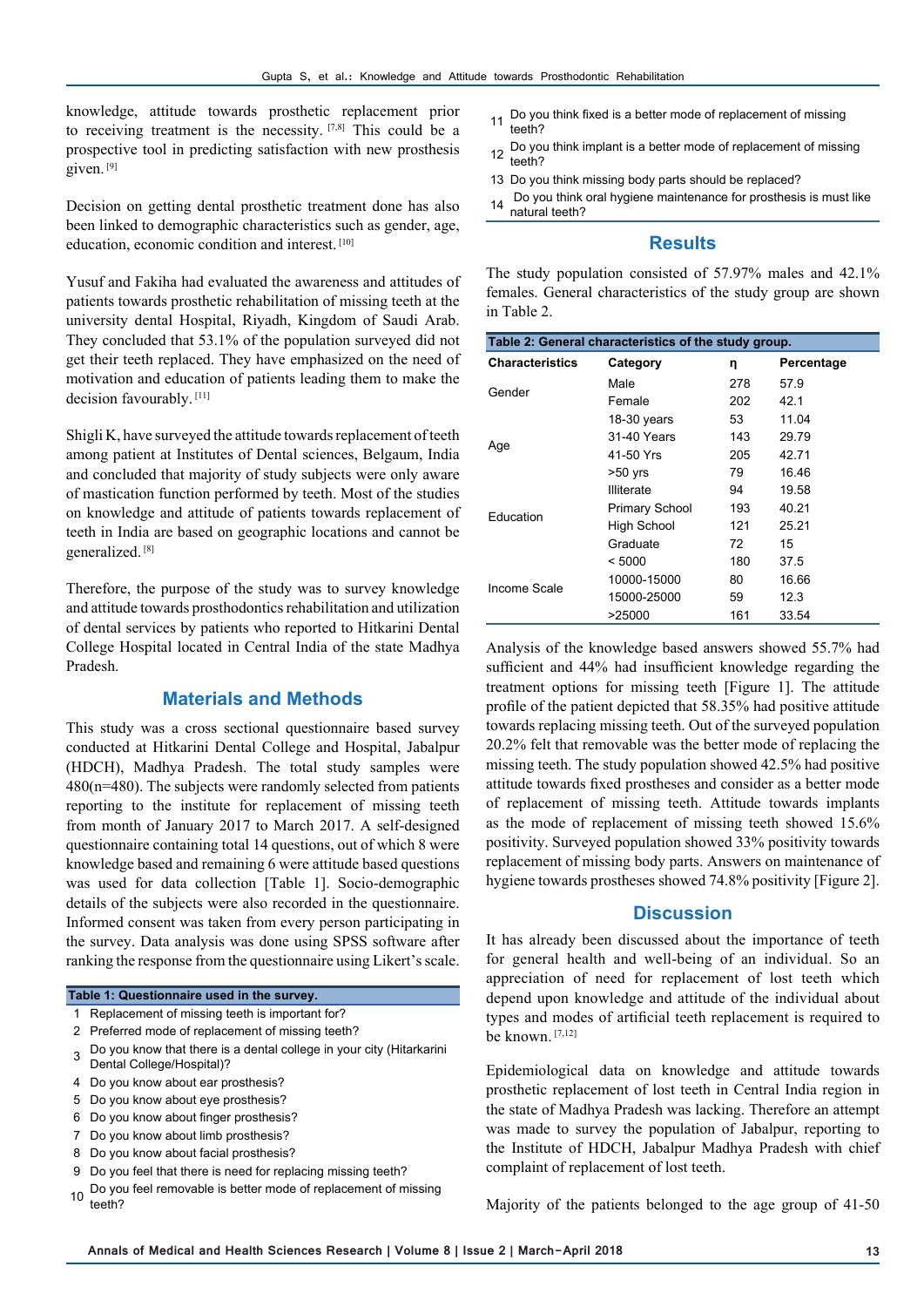

**Figure 1:** Percentage distribution of knowledge based questions.



**Figure 2:** Percentage distribution of attitude based questions.

years (42.1%) while only 16.5% patients were above 50 years. This finding was similar to that in a survey done by Shingli K. The probable cause as described by the authors is lack of information, mobility problems and misconception about the value of dental care among geriatric patients. [13]

Pallegdara and Ekanayake in their study have concluded that changed perception associated with increased age such as feeling of being too old to adapt to dentures & artificial teeth and lack of interest in aesthetics can be a contributing factor in unwillingness to restore lost teeth at an old-age. [13]

In the present survey the knowledge profile of the study population was insufficient with respect to the placement of lost teeth. The probable reason could be that 40.21% part of the population was just primary educated. This was similar to a study Marcus et al. who found that lack of education is correlated to lack of awareness about importance of oral health and the consequences of neglect appear to constitute a barrier in using dental health care services. [14]

Attitude profile of the subjects, in the present study showed that 58.3% had positive attitude towards replacement of missing teeth. This was similar to the result obtained by Nirmal et al, who have concluded in their survey that the participants had knowledge about needs for teeth replacement. Majority did not undergo treatment mainly due to financial constraints. [15]

The present survey results showed that 40.5% of subjects showed positive attitude towards fixed prosthesis as mode of replacement of teeth and only 20.1% felt removable as a better option. A study done by Al-Quran et al, also confirms our results. [16] Similar survey done in Saudi Arabia highlighted that around 50% of the sample preferred removable partial denture while 25% preferred fixed partial denture. This result was opposite to our findings.<sup>[17]</sup>

Out of the total subjects only 15.6% considered implants as a better mode of replacement of teeth. It supported earlier study report with similar outcome. [16,17] A survey conducted in Peradeniya, Sri Lanka reported that 32% participants out of 425 total subjects surveyed were aware of implants as a mode of replacement. This was a higher percentage reported as compared to multiple studies done on Asian population as described in the study. The authors have mentioned that this disparity could be attributed to higher standards of health and education in the country as compared to neighbouring countries in the region.  $[18]$  In the present study 33.1% participants had positive attitude towards replacement of missing body parts.

Answers related to hygiene maintenance of artificial teeth revealed that 74.8% showed positive attitude and felt that maintenance of prosthesis hygiene is very important. Similar results were reported by Amjad et al. from Pakistan. The authors mentioned that there was a positive response when asked regarding the maintenance of prosthesis (97.5%). [19]

Lack of awareness of various prosthodontic treatment options amongst patients prevented them from utilising treatment. Dental camps and prosthodontic outreach programmes are possible solution to change of attitude, to spread awareness  $\&$ provide knowledge about ways and means of artificial teeth replacement as concluded in a study by Menezes M. [20]

There are a few limitations of the study namely limited sample size and the study was performed in an institutional set up where prosthetic treatment charges are different as compared to private dental care centres.

#### **Future Scope**

Similar survey can be conducted over large scale of population